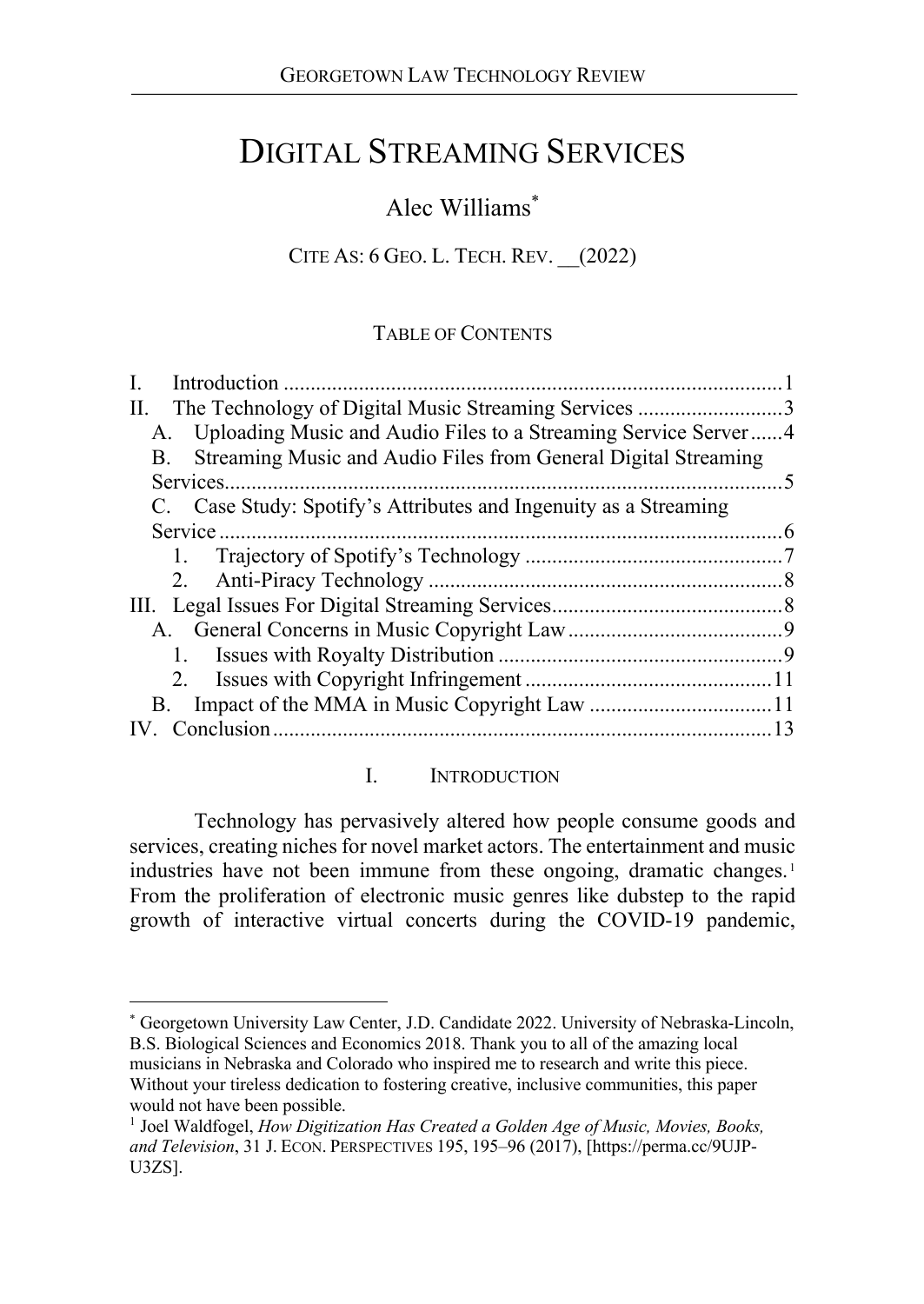technology continues to rapidly transform the contours of––and practices within—the music industry.<sup>2</sup>

Relatedly, the rise of digital streaming services has fundamentally altered music consumption. Beyond aesthetic concerns and the ears of the most opinionated listener,<sup>3</sup> non-digital phonorecords<sup>4</sup> have decreased in popularity for most consumers.5 Indeed, this transition, characterized as the departure from a "sales model" and the embrace of an "access model," has been characterized by updates to the Copyright Act of 1976 (the "Act"), <sup>6</sup> and the emergence of new markets in the music industry. Technology giants like Spotify and Apple Music have garnered prominence by providing consumers with access to online and downloadable forms of songs. Consistent with the constitutional roots and statutory doctrine of copyright,<sup>7</sup> musicians can easily share their work through such platforms, and many consumers can access the recordings for a nominal cost.

However, not all have warmly received these services. Since inception, digital streaming services have been mired in legal challenges; such issues often originate with highly-publicized disputes between music publishers or artists critical of a service's business practices.8 For instance, vocal critics, including Thom Yorke of Radiohead, have declined to license some of their

 <sup>2</sup> *See generally* JIM ROGERS, THE DEATH AND LIFE OF THE MUSIC INDUSTRY IN THE DIGITAL AGE 1–9 (2013) (describing other ways in which technology continues to transform the music industry).

<sup>3</sup> Talia Smith, *High Fidelity Music Streaming: Can You Tell the Difference?*, BERKLEE ONLINE, https://online.berklee.edu/takenote/high-fidelity-music-streaming-can-you-tell-thedifference/ [https://perma.cc/

LZU6-QUHB].

<sup>4</sup> 17 U.S.C. § 101 (2010) (defining phonorecords as "material objects in which sounds . . . are fixed . . . and from which sounds can be perceived, reproduced, and otherwise communicated").

<sup>5</sup> *See* Brian R. Day, *Collective Management of Music Copyright in the Digital Age: The Online Clearinghouse*, 18 TEX. INTELL. PROP. L.J. 195, 196–97 (2010); *see also* JULIE ROSS & MICHAEL HUPPE, MUSIC LAW: CHANGING LANDSCAPE IN THE MUSIC INDUSTRY AND THE LAW THAT GOVERNS IT 8–11 (2020).

<sup>6</sup> *See generally* ROSS & HUPPE, *supra* note 5; Congress passed the Music Modernization Act (the "MMA") in 2018. The MMA, amongst other things, amended the Act with regard to the administration of mechanical licenses for digital streaming services; this included creating a new non-profit organization to administer these licenses. *See About the MLC*, THE MLC, https://www.themlc.com/our-story [https://perma.cc/5QQR-PVPH].

<sup>7</sup> U.S. CONST. art. I, § 8, cl. 8; *see also* Scott L. Bach, *Music Recording, Publishing, and Compulsory Licenses: Toward a Consistent Copyright Law*, 14 HOFSTRA L. REV. 379, 396– 97 (1986).

<sup>8</sup> *See generally* Marc Hogan, *Why the Eminem Vs. Spotify Case May Be Headed to the Supreme Court*, PITCHFORK (Aug. 23, 2019), https://pitchfork.com/thepitch/eminem-spotifylawsuit-music-modernization-act/ [https://perma.cc/DKB8-7DDB].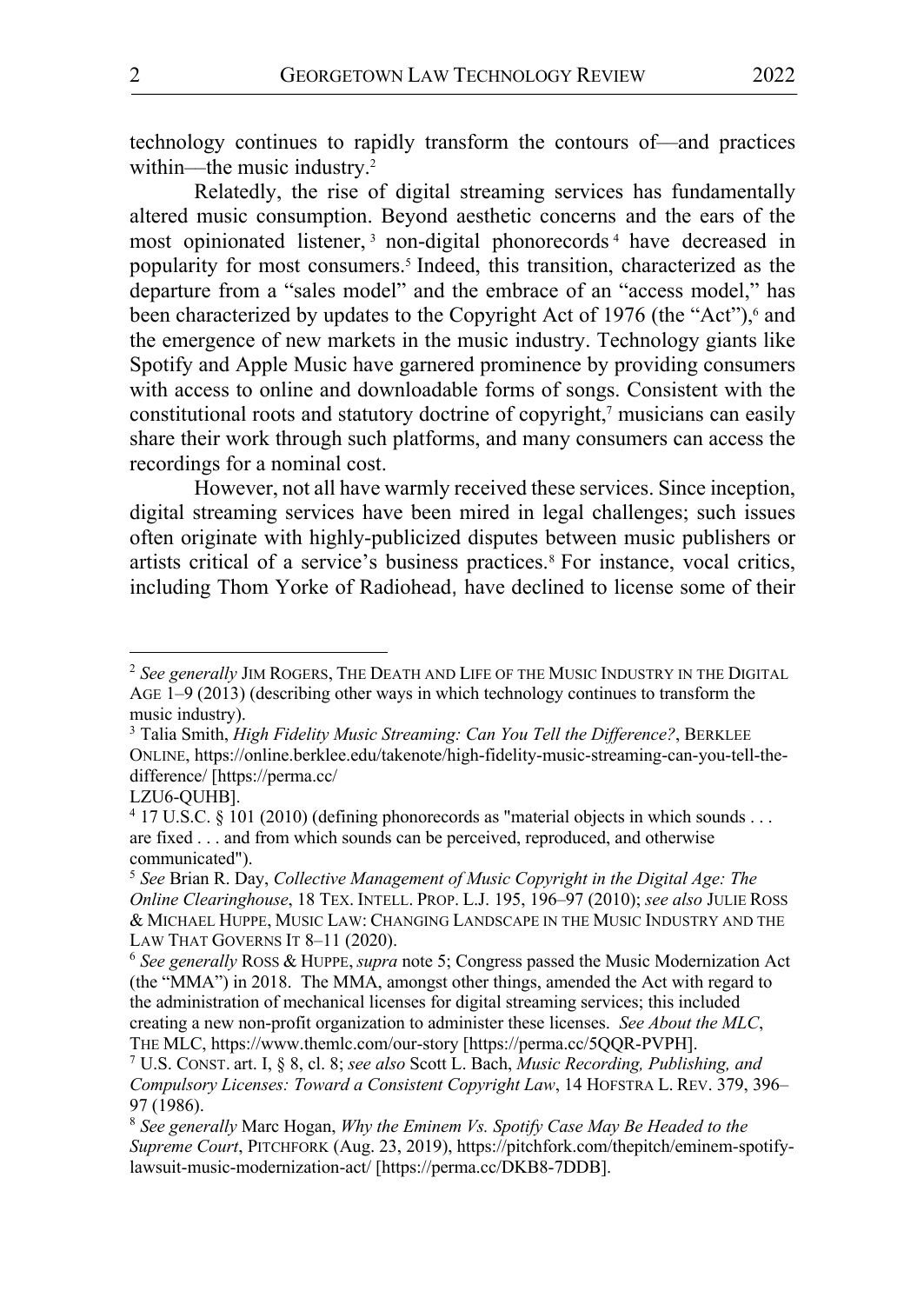music to Spotify over disputes concerning royalties. <sup>9</sup> Despite these rampant and perhaps well-founded—critiques, <sup>10</sup> digital streaming services are an important social fixture in music. Indeed, the establishment of the Mechanical Licensing Collective (the "MLC") reflects the contemporary salience of digital streaming services to the music industry. To understand the various complexities and legal implications of digital streaming services, it is prudent to understand the underlying technologies they employ.

#### II. THE TECHNOLOGY OF DIGITAL MUSIC STREAMING SERVICES

Since the development of Napster in the late 1990s, digital music downloads have served as viable alternatives to traditional phonorecords like cassette tapes and compact discs (CDs). <sup>11</sup> Digital music technology continued along a steep developmental trajectory through social outlets and services such as Myspace, culminating in current platforms like Spotify, SoundCloud, and Apple Music.<sup>12</sup> Though the user interface and technological nuances have since advanced, some of the principles underlying digital music sharing have remained relatively consonant with the groundwork provided by Napster.13 This section discusses key technological mechanisms orchestrated within digital streaming services.

 <sup>9</sup> Stuart Dredge, *Thom Yorke Calls Spotify 'The Last Desperate Fart of a Dying Corpse'*, THE GUARDIAN (Oct. 7, 2013, 3:00 PM),

https://www.theguardian.com/technology/2013/oct/07/spotify-thom-yorke-dying-corpse [https://perma.cc/TY7T-3ACE].

<sup>10</sup> *See, e.g.*, Paula Meija, *The Success of Streaming Has Been Great for Some, But is There a Better Way?*, NAT'L PUB. RADIO (July 22, 2019),

https://www.npr.org/2019/07/22/743775196/the-success-of-streaming-has-been-great-forsome-but-is-there-a-better-way [https://perma.cc/MCL6-L8HF] (discussing a popular critique of Spotify–the favoritism such digital music streaming services grant larger, wellknown artists).

<sup>11</sup> *See* Peter J. Honigsberg, *The Evolution and Revolution of Napster*, 36 U. S.F. L. REV. 473, 474–76 (2002).

<sup>12</sup> *See generally* John S. Wilson, *Myspace, Your Space, or Our Space–New Frontiers in Electronic Evidence*, 86 OR. L. REV. 1201, 1222–24 (2007); *see also* Michael Liedtke, *Myspace Tries to Strike New Chord in Digital Music*, THE SYDNEY MORNING HERALD (Sept. 25, 2008), https://www.smh.com.au/technology/myspace-tries-to-strike-new-chordin-digital-music-20080925-4nke.html [https://perma.cc/TYF7-CAN8].

<sup>13</sup> *See* Elliott Obermaier, *Napster: The Black Market that Publicly Dominated the Music Industry*, *in* PERSPECTIVES ON BLACK MARKETS V.3 (Michael Morrone ed. 2019), https://iu.pressbooks.pub/perspectives3/chapter/napster-the-black-market-that-publiclydominated-the-music-industry/ [https://perma.cc/WY2Z-H3QS]; *see also* James H. Richardson, *The Spotify Paradox: How the Creation of a Compulsory License Scheme for Streaming on-Demand Music Platforms Can Save the Music Industry*, 22 UCLA ENT. L. REV. 45, 47–48 (2014).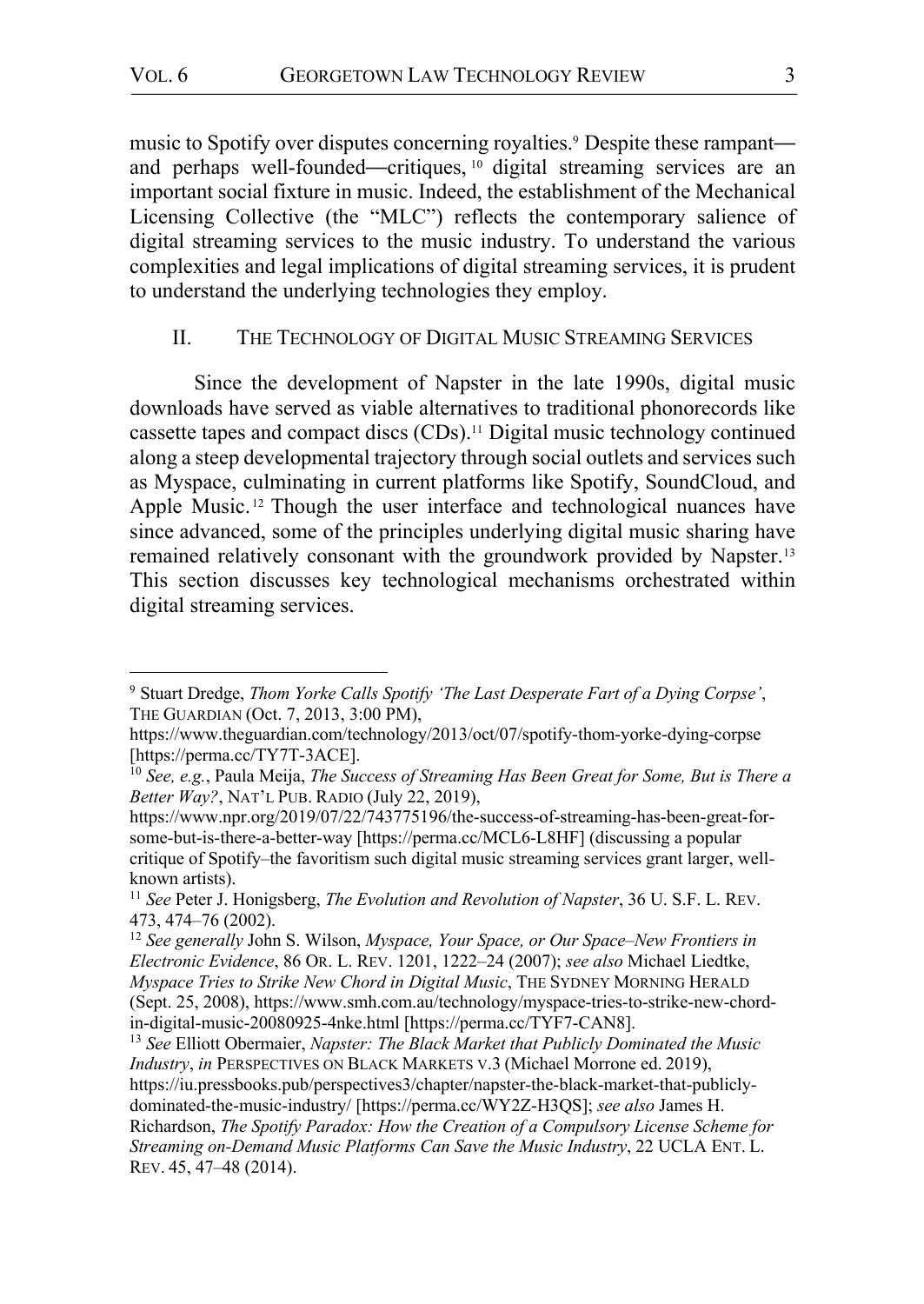#### A. Uploading Music and Audio Files to a Streaming Service Server

Before digital music streaming services can provide users with access to a requested sound recording, the particular song must be on their servers. This begins with an author––for instance, a musician. As a musician records vocals or instrumentation with producers, the track is collected as an amalgamation of high-quality analog or digital waveforms (i.e., sound waves).<sup>14</sup> Thereafter, for non-digital phonorecords, the track could be mixed and transferred to a physical medium, retaining a high quality audio recording. 15

However, audio must be digitized and compressed to get to a digital streaming service's servers. This procedure makes recordings more accessible and easier to manipulate, but it can negatively impact audio quality.16 The digitization process requires a program to convert analog sound waves from their source (i.e., an electric guitar) into binary bits, which are then consolidated in an audio coding format—an MP3 or WAV, for example.17 Once stored in a digitized form, the song can be edited by sound engineers, transmitted to a streaming service's servers, or converted back to analog for a producer's listening pleasure.

This audio file transmission process, upon completion of the final sonic product, has developed into a novel intermediate market in the music industry.18 A musician can either independently send their digitized music to each streaming platform, or they can send their files to digital music distributors that will subsequently send the song to all major streaming platforms for an annual fee. For convenience and efficiency, many artists now opt for the latter approach.19

<sup>&</sup>lt;sup>14</sup> JENNIFER BURG ET AL., DIGITAL SOUND & MUSIC: CONCEPTS, APPLICATIONS, AND SCIENCE § 5.1.1 (2016).

<sup>15</sup> *See generally* RICHARD OSBORNE, VINYL: A HISTORY OF THE ANALOGUE RECORD, CHAPTER 4: THE FACTORY RECORD (2012) (describing the process of analog disc manufacturing).<br><sup>16</sup> *See generally* Brian F.G. Katz and Fabien Prezat, *The Effect of Audio Compression* 

*Techniques on Binaural Audio Rendering*, AUDIO ENGINEERING SOC'Y (2006),

https://www.aes.org/e-lib/browse.cfm?elib=13508 [https://perma.cc/JTP7-3D4E] (empirically commenting on how the various compression processes progressively decrease audio quality).

<sup>17</sup> BURG ET AL., *supra* note 14 at § 5.1.2.

<sup>18</sup> Bryson Mortenson, *Choral Music in the Digital Age: Distributing Your Music Online*, CHORAL J., May 2010, at 63, 64 (2010) [https://perma.cc/AK9X-EWA4].

<sup>19</sup> Craig Brown, *DistroKid Review: Is It Worth It?,* MUSIC GATEWAY (Aug. 8, 2020), https://www.musicgateway.com/blog/how-to/distrokid-review-is-it-worth-it [https://perma.cc/9XWU-NTJS].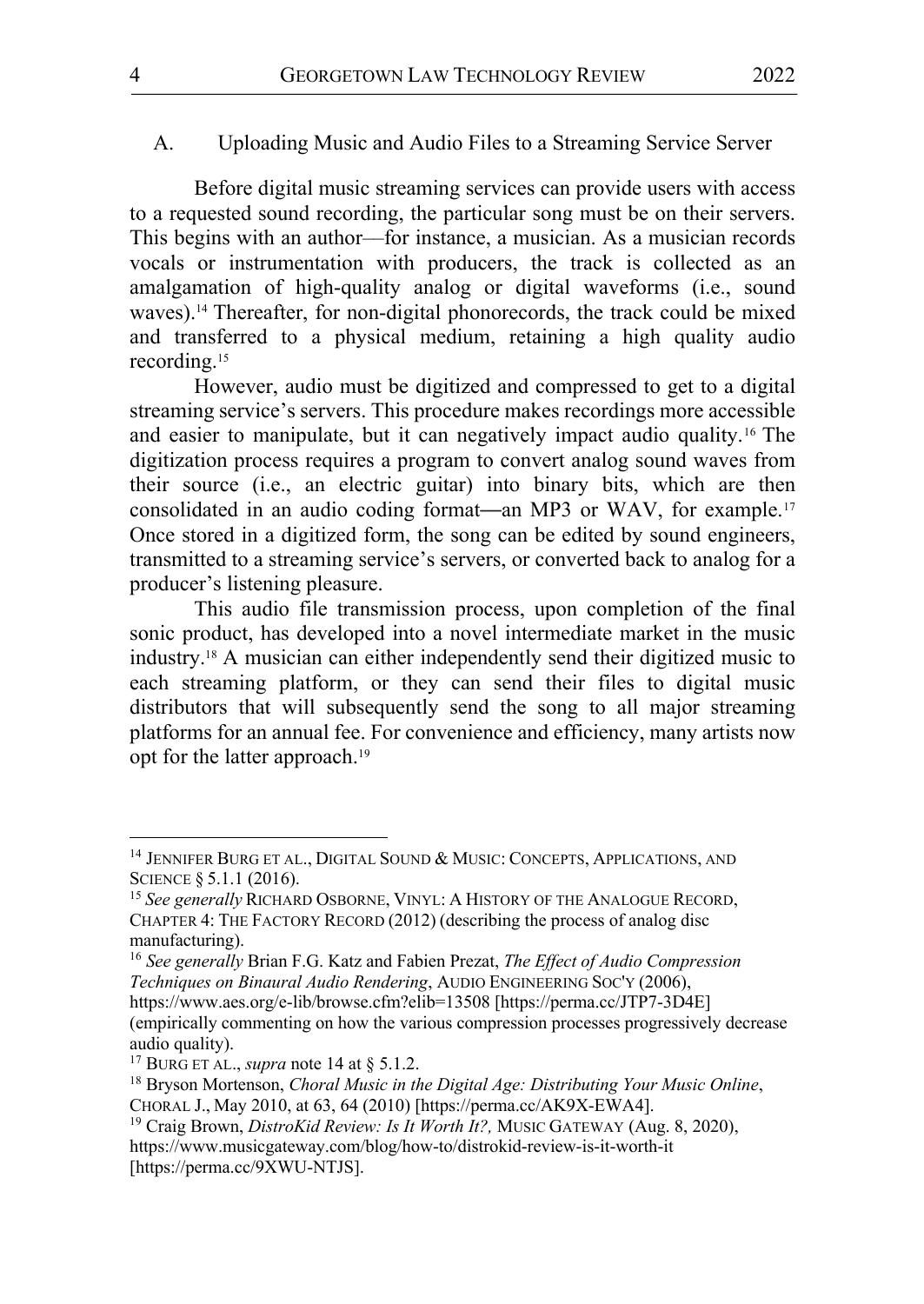# B. Streaming Music and Audio Files from General Digital Streaming Services

Before the mass market proliferation of digital streaming services, consumers had to maintain audio files on a hard drive to listen to music stored on their computer.20 However, streaming services have obviated that formerly imperative technology; users can now listen without actively or permanently downloading a copy of the audio file on their computer.<sup>21</sup> Digital streaming services accomplish this through a fairly straightforward procedure.

First, a consumer or subscriber requests to listen to a song through a "player" provided by the digital streaming service; this may be a webpage (e.g., Soundcloud or Bandcamp), or a downloadable application (e.g., Spotify or Apple Music).<sup>22</sup> In response, the associated digital music streaming service locates the requested audio file on its servers and prepares the song for transmission by using codec programs to compress the audio file.<sup>23</sup>

Because the codecs for audio files are lossy—as opposed to lossless there is an inverse relationship between transmission speed and audio quality.24 To achieve the "real-time" effect many subscribers desire (i.e., nearly instantaneous streaming), $25$  the streaming service typically diminishes sound quality below that of vinyl or CDs. Though the difference in quality only may be detectable by astute listeners, digital music streaming services have yet to

 <sup>20</sup> Mark Harris, *What is Streaming Music?*, LIFEWIRE (Mar. 9, 2020),

https://www.lifewire.com/what-is-streaming-music-2438445 [https://perma.cc/46PW-PN5J].<br><sup>21</sup> Id

<sup>&</sup>lt;sup>22</sup> Tracy V. Wilson, *How Streaming Video and Audio Work*, How STUFF WORKS, https://computer.howstuffworks.com/internet/basics/streaming-video-and-audio.htm [https://perma.cc/V5LX-C4XH].

<sup>23</sup> Jan Ozer, *What is a Codec?*, STREAMING MEDIA (Mar. 21, 2011), https://www.streamingmedia.com/Articles/ReadArticle.aspx?ArticleID=74487 [https://perma.cc/627T-UT94].

 $^{24}$  *Id.* (explaining that lossless codec programs perfectly reproduce the compressed files upon decompression; however, lossy codec programs do not, and therefore typically result in lower audio quality. For lossy codec programs, as transmission speed increases, audio quality decreases).

<sup>25</sup> *See generally* Tim Siglin, *Achieving Zero Latency for Video and Audio is a Zero-Sum Game*, STREAMING MEDIA (Sept. 20, 2019),

https://www.streamingmedia.com/Articles/ReadArticle.aspx?ArticleID=134201 [https://perma.cc/9T3M-BEV2].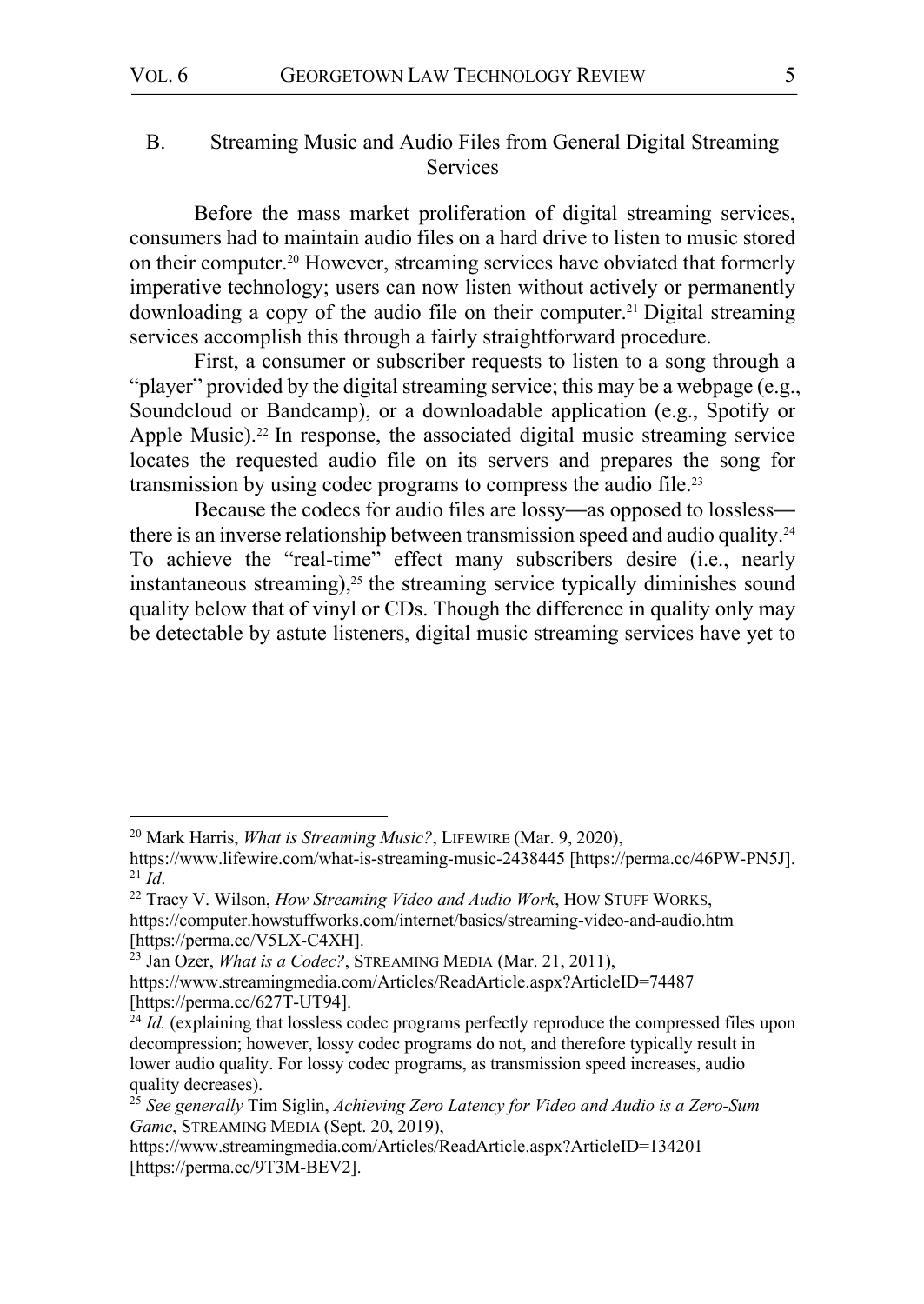efficiently solve this dilemma, <sup>26</sup> which may have important economic implications for these companies.<sup>27</sup>

After the initial compression, the digital streaming service software partitions the compressed audio file into smaller pieces of data called "packets"<sup>28</sup> using real-time protocols (RTPs), a set of instructions for how programs manage receipt of real-time transmissions. <sup>29</sup> Through RTPs, the server transmits a constant, steady stream of data to the subscriber's player, allowing consumers to stream "real-time" by ensuring the requested audio file arrives at the consumer's player quickly and in the right order.<sup>30</sup>

The player on the subscriber's hard drive receives and buffers<sup>31</sup> the stream of packets before decompressing and decoding the audio file.<sup>32</sup> As long as the stream of data from the digital music server remains steady, the audio file is displayed to the subscriber as a cogent, seamless piece of music. The data from the transmission is discarded from the player after the subscriber listens to the audio file.<sup>33</sup>

# C. Case Study: Spotify's Attributes and Ingenuity as a Streaming Service

Given the massive contemporary demand for digital streaming services, top companies like Spotify and Apple Music compete for subscribers. This requires each service to strike a delicate and calculated balance between efficiency, speed, and quality of the provided audio file streams. Spotify has

<sup>27</sup> *See, e.g.*, David Samuels, *Neil Young's Lonely Quest to Save Music*, N.Y. TIMES (Aug. 20, 2019), https://www.nytimes.com/2019/08/20/magazine/neil-young-streaming-music.html [https://perma.cc/SWQ5-JVFC]; *see also* REUTERS, *Neil Young Bans His Music from Streaming Due to 'Worst' Sound Quality*, THE GUARDIAN (July 15, 2015),

https://www.theguardian.com/music/2015/jul/16/neil-young-bans-his-music-fromstreaming-due-to-worst-sound-quality [https://perma.cc/6BJR-64CT].

 <sup>26</sup> *See* Adam Kagan, *HD Music Streaming: Can you Actually Hear the Difference?*, SONAR WORKS BLOG: TIPS AND TRICKS (Oct. 30, 2019),

https://www.sonarworks.com/blog/learn/hd-music-streaming-can-you-actually-hear-thedifference/ [https://perma.cc/66XP-BC6H].

<sup>28</sup> Chris Woodford, *Streaming Media*, EXPLAIN THAT STUFF! (May 4, 2020),

https://www.explainthatstuff.com/streamingmedia.html [https://perma.cc/U7KX-N2GZ]. <sup>29</sup> Wilson, *supra* note 22.

<sup>30</sup> Harris, *supra* note 20.

<sup>31</sup> *See generally* Chris Chafe et al., *A Simplified Approach to High Quality Music and Sound Over IP*, *in* PROCEEDINGS OF THE COST G-6 CONFERENCE ON DIGITAL AUDIO EFFECTS (Davide Rocchesso & Mirko Signoretto eds., 2000),

https://ccrma.stanford.edu/groups/soundwire/publications/papers/chafe\_DAFX2000.pdf [https://perma.cc/7VNJ-XWB8] (discussing buffering, a process by which the received coagulated data is temporarily stored and transferred to another part of the computer). <sup>32</sup> *Id.*

<sup>33</sup> Woodford, *supra* note 28.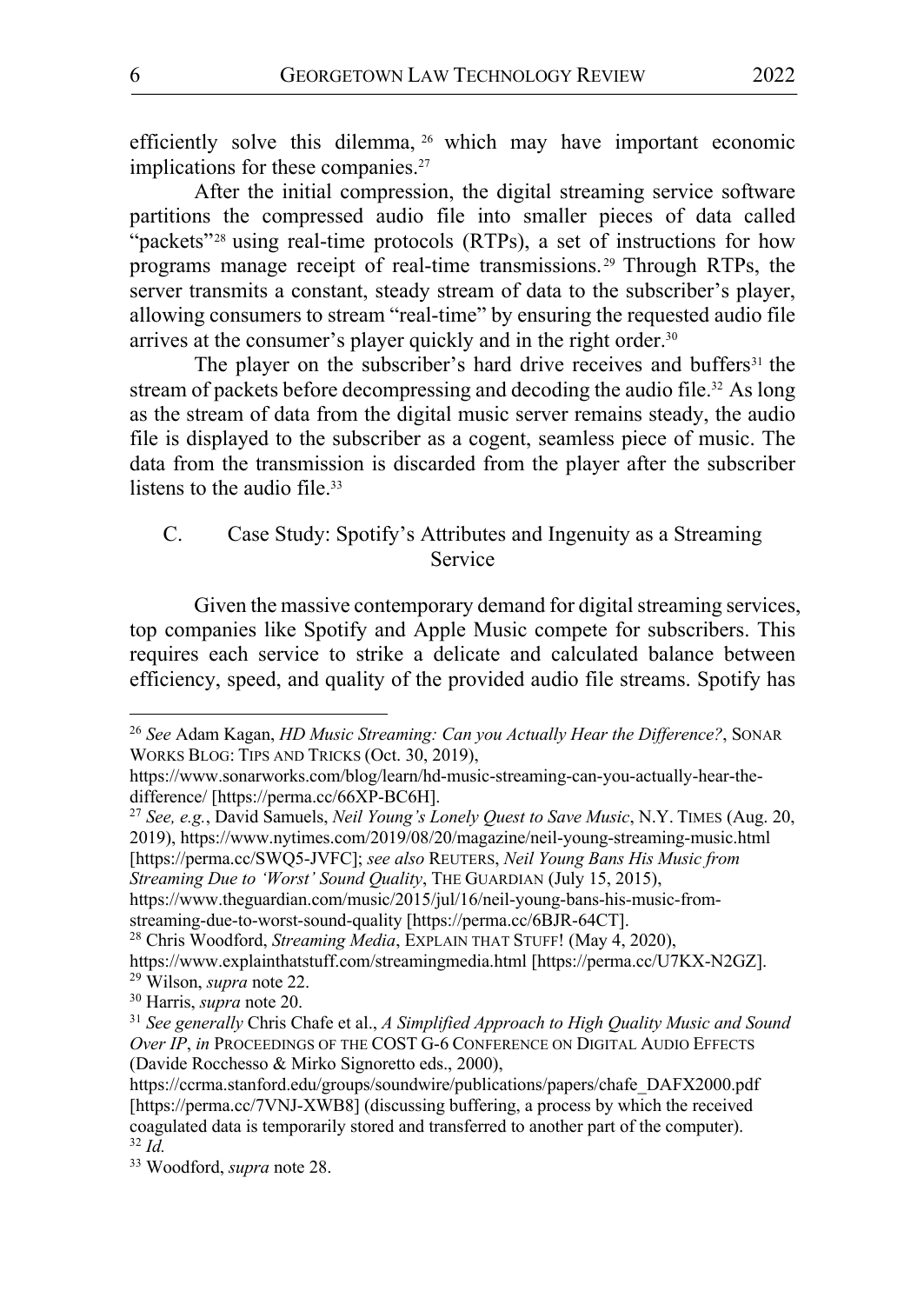revolutionized this effort by supplanting the aforementioned audio streaming framework with innovative techniques and approaches. The following section highlights some of Spotify's key features as a digital streaming service.

## 1. Trajectory of Spotify's Technology

To start, Spotify streamlines operations by making use of data generated by a subscriber's selected playlists and albums. In the final seconds of a song on a subscriber's playlist or album, Spotify begins to stream the next queued song, eliminating latency periods between songs.<sup>34</sup> This gives the subscriber the experience of listening to a seamless collection of songs without notable delay. However, if the subscriber chooses to select a different song than Spotify anticipates, the program proceeds through the steps discussed below to minimize stress on its servers.<sup>35</sup>

Spotify does not discard streamed audio files after a subscriber requests a new song. <sup>36</sup> Instead, the desktop software stores the track in a temporary location called a "cache" on a subscriber's hard drive. <sup>37</sup> The rationale for this approach is that a subscriber who plays a song once is likely to play the song again. By temporarily storing the song, Spotify does not need to go directly to the servers for the audio file.38 The cache has a limited size, and when it fills, the software simply overwrites and deletes the oldest audio files.39

Before 2014, if a requested song was not stored in a subscriber's cache, Spotify streamed the first fifteen seconds of an audio file directly from its thenlimited number of servers. <sup>40</sup> During that interim period, the requesting subscriber's Spotify program accessed the user-unique peer-to-peer network formed with other Spotify subscribers.<sup>41</sup> This network transmitted audio files between subscribers, uploading and downloading requested tracks from the

 <sup>34</sup> Martin Irvine, *Understanding How Spotify Works* (Nov. 19, 2013),

https://blogs.commons.georgetown.edu/cctp-797-fall2013/archives/557 [https://perma.cc/A42C-G6QN].

<sup>35</sup> John Haupt, *Digital Media Reviews: Spotify*, 69 NOTES 132, 135 (2012),

https://www.jstor.org/stable/23271778?seq=1 [https://perma.cc/CS2M-8NDC].

<sup>36</sup> MARIA ERIKSSON ET. AL., SPOTIFY TEARDOWN: INSIDE THE BLACK BOX OF STREAMING MUSIC 90 (2019).

<sup>37</sup> Kathleen C. Riley, *Data Scraping as a Cause of Action: Limiting Use of the CFAA and Trespass in Online Copying Cases*, 29 FORDHAM INTELL. PROP. MEDIA & ENT. L.J. 245, 251–52, 252 n.38 (2019). 38 *Id.*

<sup>39</sup> Kim Gilmour, *How Spotify Works*, FOR DUMMIES (2011),

https://www.dummies.com/social-media/spotify/how-spotify-works/ [https://perma.cc/S3YQ-7E3N].

<sup>40</sup> Irvine, *supra* note 34.

<sup>41</sup> ERIKSSON ET. AL, *supra* note 36.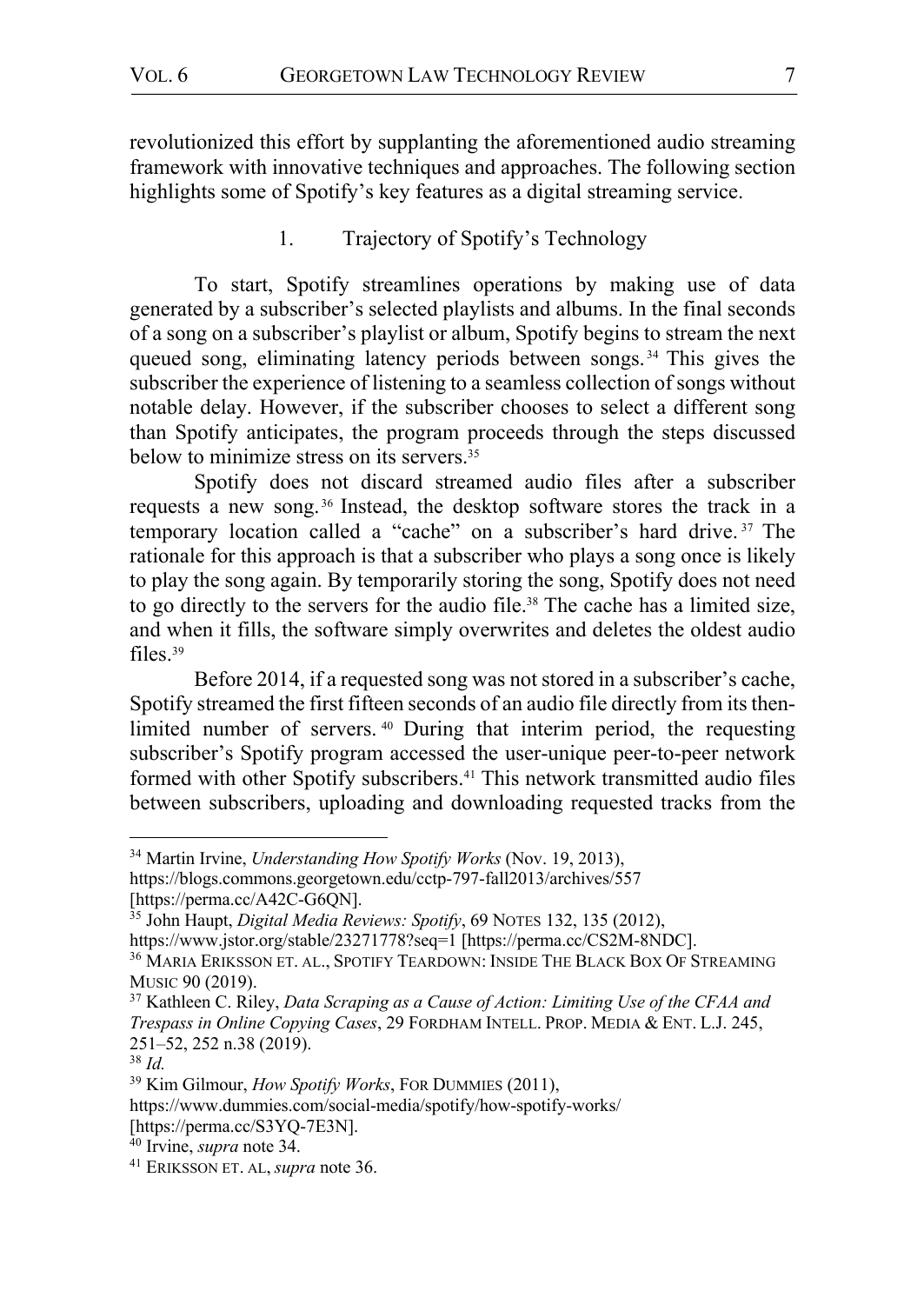caches of other Spotify users.42 Though this process greatly decreased the burden on Spotify's servers and improved the services for subscribers, it posed significant threats to cybersecurity. To alleviate such concerns and potential legal repercussions as the company grew, Spotify reportedly began to reduce its use of peer-to-peer networks and increasingly relied on its own servers.<sup>43</sup>

## 2. Anti-Piracy Technology

Spotify also allows subscribers to download audio files and play them offline. In the past, with services like Napster, this posed substantial piracy concerns.44 However, Spotify appears to have successfully mitigated at least some of the traditional concerns with piracy through digital rights management (DRM) technologies. DRM functions as access-control software by limiting the uses of copyrighted or proprietary digital information.45 For Spotify, this entails cabining subscribers' access to songs strictly through the downloaded Spotify application. <sup>46</sup> This has the effect of precluding the removal of audio files from Spotify's network or using these audio files without Spotify's services.<sup>47</sup> This and other Spotify mechanisms have largely alleviated the once-prevalent concerns of digital music piracy.<sup>48</sup>

## III. LEGAL ISSUES FOR DIGITAL STREAMING SERVICES

As with many emerging technologies, digital streaming services spawned novel developments and applications of the laws regulating the music industry. Such services have become the frequent targets of litigation efforts initiated by artists, music publishers, and record labels. The following section describes some potential legal dilemmas arising from an increasingly streaming-based music industry.

<sup>&</sup>lt;sup>42</sup> Gilmour, *supra* note 39.<br><sup>43</sup> Roman Dillet, *Spotify Removes Peer-To-Peer Technology from its Desktop Client*, TECH CRUNCH (Apr. 17, 2014, 9:34 AM), https://techcrunch.com/2014/04/17/spotify-removespeer-to-peer-technology-from-its-desktop-client/ [https://perma.cc/27JE-SN79].

<sup>44</sup> *See generally* Annemarie Bridy, *Why Pirates (Still) Won't Behave: Regulating Peer-to-Peer in the Decade After Napster*, 40 RUTGERS L.J. 565 (2009).

<sup>45</sup> EC-COUNCIL, COMPUTER FORENSICS: INVESTIGATING NETWORK INTRUSIONS AND CYBER CRIME 9–26 (2009).

<sup>46</sup> Irvine, *supra* note 34.

<sup>47</sup> *Id.* 

<sup>48</sup> Andre Paine, *'Spotify Has Everything': Piracy Drops as Streaming Wins Over Illegal Downloaders*, MUSIC WEEK (Aug. 2, 2018, 12:01 AM),

https://www.musicweek.com/digital/read/spotify-has-everything-piracy-drops-as-streamingwins-over-illegal-downloaders/073373 [https://perma.cc/8TBY-VG33].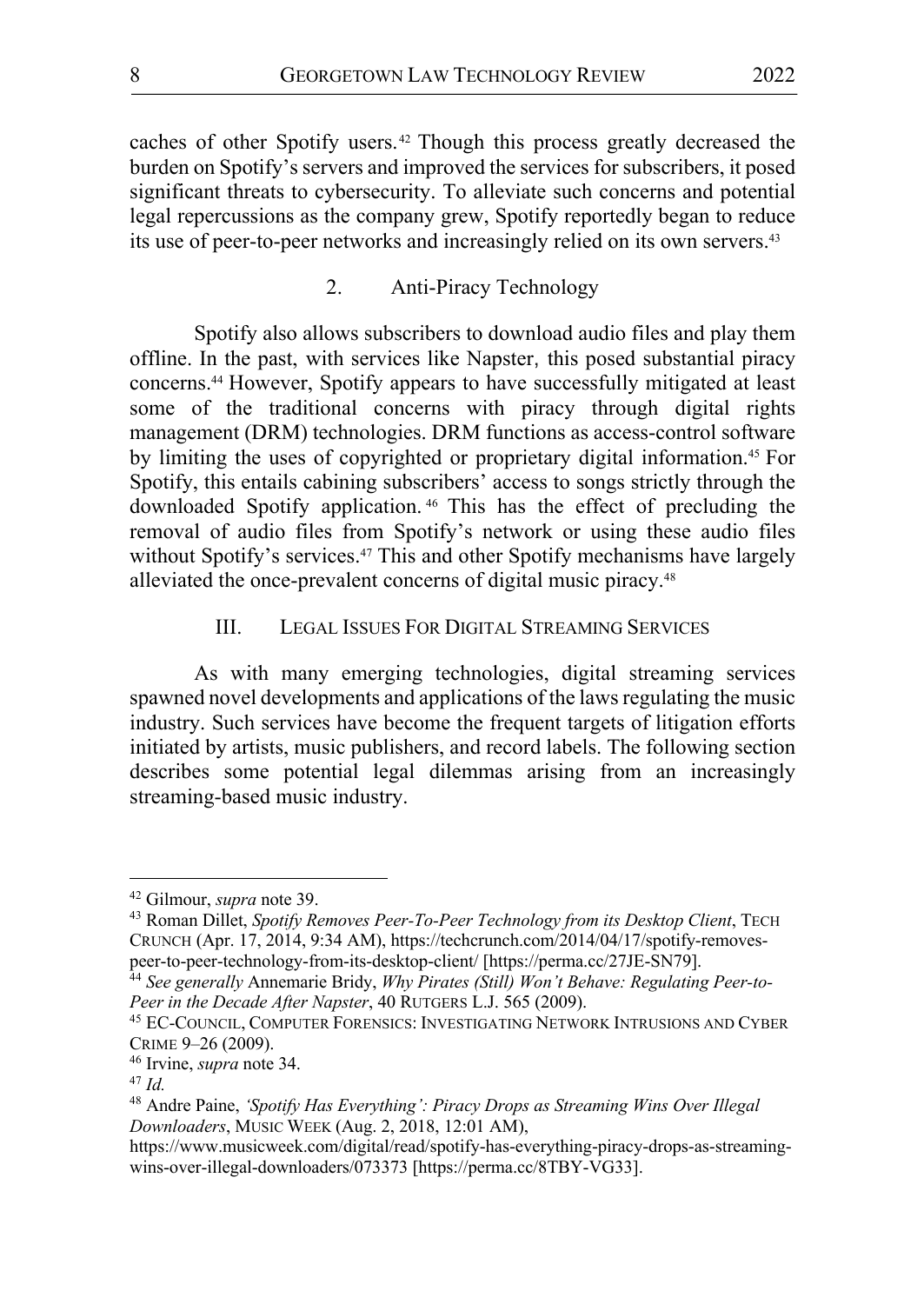#### A. General Concerns in Music Copyright Law

At the outset, songs in a digital streaming service's library contain two legally salient components: a copyright in the underlying music composition and a copyright in the sound recording.<sup>49</sup> Initially, authors of either component maintain an exclusive right to reproduce, distribute, and publicly perform the work.50 However, for reasons including efficiency and convenience, authors of music compositions and sound recordings do not typically keep, maintain, or enforce their own copyrights.<sup>51</sup>

Instead, authors (i.e., songwriters) of music compositions $52$  assign all of their copyrights in a work to music publishers in exchange for an even split of royalty payments.53 Thereafter, music publishers administer and manage relevant licensing protocols on behalf of the songwriter. Likewise, many authors (i.e., performing artists) of sound recordings<sup>54</sup> often assign all of their copyrights in the work to a record label in exchange for some payment.<sup>55</sup> Record labels subsequently help produce, publicize and market the sound recording.

Hence, most streaming services must obtain various licenses from the relevant copyright owners—generally music publishers or record labels—to use and distribute the song,<sup>56</sup> and to publicly perform the work.<sup>57</sup> Predictably, legal infractions arise from this scheme. Lawsuits implicating digital streaming services generally fall into two categories: (1) the failure to justly and fully compensate the sound recording copyright holder and (2) the unauthorized use of a musical work.

## 1. Issues with Royalty Distribution

Digital streaming services have received ongoing critique for royalty distribution practices, including failure to pay royalties owed for licensing<sup>58</sup>

[https://perma.cc/4JZE-F5Y7].<br><sup>50</sup> 17 U.S.C. § 106(1)–(4), (6) (2002).

<sup>55</sup> COHEN ET AL. *supra* note 53.

 <sup>49</sup> Henry Schoonmaker, *How Spotify Streams Turn into Royalties*, SONG TRUST (Jan. 2, 2020), https://blog.songtrust.com/how-spotify-streams-turn-into-royalties

<sup>&</sup>lt;sup>51</sup> Schoonmaker, *supra* note 49.<br><sup>52</sup> *See* SoundExchange, Inc. v. Libr. of Cong., 571 F.3d 1220, 1222 (D.C. Cir. 2009) (providing a description of what constitutes a music composition).

<sup>&</sup>lt;sup>53</sup> COHEN ET AL., COPYRIGHT IN A GLOBAL INFORMATION ECONOMY 415 (5th ed. 2020).

<sup>54</sup> *See* Music Choice v. Copyright Royalty Bd., 774 F.3d 1000, 1004 (D.C. Cir. 2014)

<sup>(</sup>providing a description of what constitutes a sound recording).

<sup>56</sup> 17 U.S.C. § 106(1), (3) (2002).

<sup>57</sup> *Id.* § 106(4), (6). 58 *See, e.g.*, Evan Minsker, *Spotify's \$112.5 Million Class-Action Copyright Lawsuit Settlement Approved*, PITCHFORK (May 23, 2018), https://pitchfork.com/news/spotifys-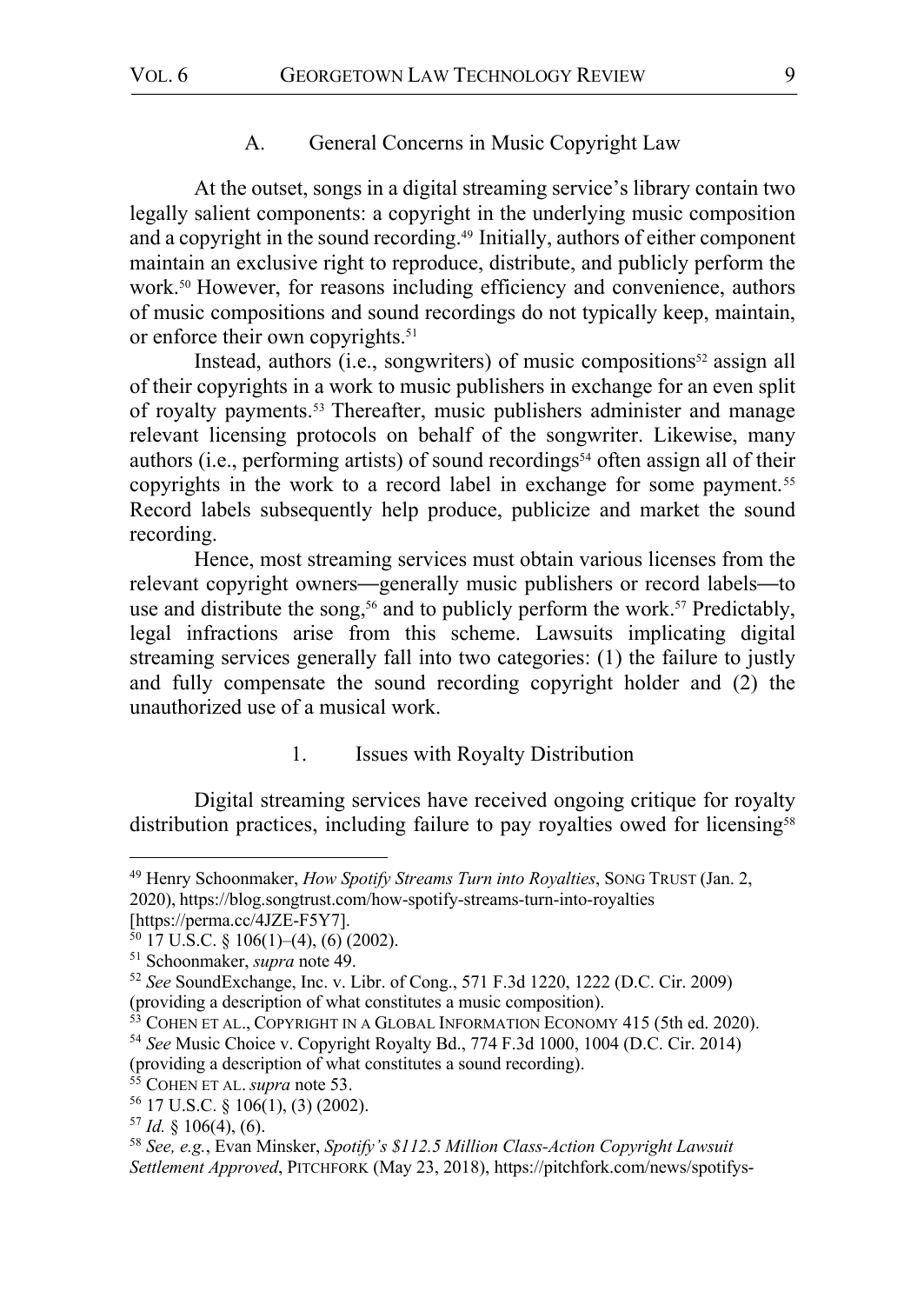and uniust enrichment.<sup>59</sup> Recently, some contend the services like Spotify instituted a "payola" regime,<sup>60</sup> whereby artists could pay to increase their reach on the platform. Under this framework, artists provide digital streaming services, like Spotify, with a cut of their royalties in exchange for placement opportunity on popular playlists.<sup>61</sup> As is, Spotify has a complex scheme<sup>62</sup> for distributing the royalties for sound recordings to copyright owners. <sup>63</sup> This artist-contested approach comes on the heels of the Copyright Royalties Board's increase in the royalty rate for sound recording copyrights.<sup>64</sup> Spotify and other digital streaming services unsuccessfully contested that decision, claiming the updated royalty rates were too high.<sup>65</sup> In reality, private thirdparty playlist curators have engaged in such conduct well before Spotify's new program. <sup>66</sup> Whether such novel digital streaming service programming, perhaps in response to the Board's decision to increase royalty rates, will subsist remains an open question. However, one reality is certain: the foregoing regulatory approach to royalties has made it increasingly difficult

 $\overline{a}$ 

dollar1125-million-class-action-copyright-lawsuit-settlement-approved/ [https://perma.cc/3XZK-NC23].

 $59$  Complaint at 40, Pro Music Rights v. Spotify, No. 2:19-cv-00843 (M.D. Fla. Nov. 25, 2019), https://www.scribd.com/document/462514957/NochSpotify [https://perma.cc/8NAV-HHMP].

<sup>60</sup> Kim Kelly, *A Brief History of American Payola*, VICE (Feb. 14, 2016), https://www.vice.com/en/article/64y8y9/a-brief-history-of-american-payola [https://perma.cc/8M5N-R3XR].

<sup>61</sup> Alex Hern, *Spotify to Let Artists Promote Music for Cut in Royalty Rates*, THE GUARDIAN (Nov. 3, 2020), https://www.theguardian.com/technology/2020/nov/03/spotify-artistspromote-music-exchange-cut-royalty-rates-payola-algorithm [https://perma.cc/3UHK-26H2] (placement on a digital streaming service's self-curated playlists can appreciably extend a

<sup>&</sup>lt;sup>62</sup>See generally *U.S. Music Streaming Royalties Explained*, MANATT, PHELPS & PHILLIPS, LLP (2016), https://www.manatt.com/Manatt/media/Media/PDF/US-Streaming-Royalties-Explained.pdf [https://perma.cc/4YF9-457S] (provides an understandable set of infographics comparing the royalty regimes and distribution strategies of Spotify and Apple Music). <sup>63</sup> 17 U.S.C. § 115 (2018); 17 U.S.C. § 801(a)–(b)(1) (2018) (the purpose of the Copyright Royalty Board is to make "determinations and adjustments of reasonable terms and rates of royalty payments" every five years).

<sup>&</sup>lt;sup>64</sup> Determination of Royalty Rates and Terms for Ephemeral Recording and Digital Performance of Sound Recordings (Web V), 84 Fed. Reg. 57833–36 (proposed Oct. 23, 2019) (to be codified at 7 C.F.R. pt. 380.30–31), https://www.govinfo.gov/content/pkg/FR-2019-10-29/pdf/2019-23542.pdf [https://perma.cc/2L4U-SN2Q]. 65 *See* Johnson v. Copyright Royalty Bd., 969 F.3d 363 (D.C. Cir. 2020).

<sup>66</sup> Elias Leight, *There's So Much Music on Spotify, Artists Are Paying for You to (Hopefully) Find Them*, ROLLING STONE (July 28, 2020, 4:05 PM),

https://www.rollingstone.com/music/music-features/spotify-streams-third-party-playlisting-1033700/ [https://perma.cc/L4JA-SYPL].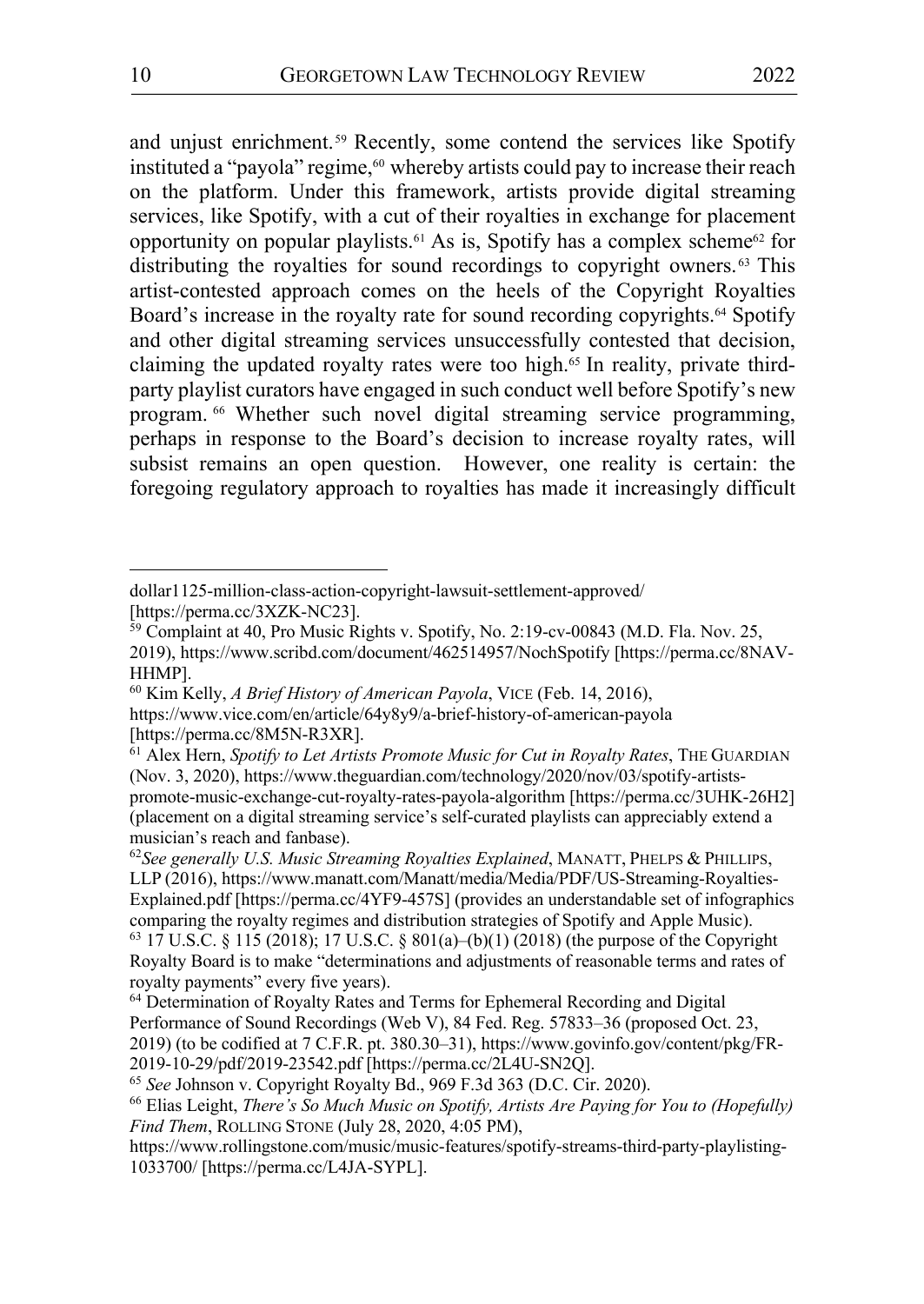for artists—from popular to DIY musicians—to rely on digital streaming as a reliable source of income.67

2. Issues with Copyright Infringement

In the years leading up to the passage of the Music Modernization Act (the "MMA"), digital streaming services have also contended with massive lawsuits alleging copyright infringement. Notably, this included actions brought by music publishers *Wixen*<sup>68</sup> and *Eight Mile Style*<sup>69</sup> implicating the compositions of multiple high-profile, such as artists like Tom Petty and Eminem. In both cases, the complaining parties alleged Spotify reproduced and distributed their discography without obtaining the necessary mechanical licenses.70 Though the former lawsuit settled out-of-court, the fate of the latter remains unclear. Importantly, as the subsequent section describes further, stipulations of the MMA<sup>71</sup> may remove future legal challenges of this sort.<sup>72</sup> However, given the novelty of the updated regulatory regime, there remains uncertainty as to how this will impact the scope and prominence of future litigation.

## B. Impact of the MMA in Music Copyright Law

[https://perma.cc/Q83N-4CBD].

 <sup>67</sup> Tim Ingham, *Spotify Dreams of Artists Making a Living. It Probably Won't Come True*, ROLLING STONE (Aug. 3, 2020, 1:38 PM),

https://www.rollingstone.com/pro/features/spotify-million-artists-royalties-1038408/ [https://perma.cc/V6FS-3AE7].

<sup>68</sup> Amy X. Wang, *Spotify Settles Its \$1.6 Billion Publishing Lawsuit*, ROLLING STONE (Dec. 20, 2018, 4:05 PM), https://www.rollingstone.com/pro/news/spotify-settles-its-1-6-billionpublishing-lawsuit-771557/ [https://perma.cc/GM25-EKDW].

<sup>69</sup> Althea Legaspi, *Eminem Publisher Sues Spotify for Copyright Infringement*, ROLLING STONE (Aug. 21, 2019, 9:33 PM), https://www.rollingstone.com/music/musicnews/eminem-publisher-spotify-copyright-infringement-lawsuit-874956/

 $\frac{70}{70}$  Complaint at 9, Wixen Music Publishing v. Spotify, No. 2:17-cv-09288 (C.D. Cal. Dec. 29, 2017), https://www.scribd.com/document/396094073/Spotify-Wixen

<sup>[</sup>https://perma.cc/ACS9-JPJ3]; Complaint at 20–25, Eight Mile Style v. Spotify, No. 3:19 cv-00736 (E.D. Tenn. Aug. 21, 2019),

https://musictechpolicy.files.wordpress.com/2020/07/eight-mile-style-amendedcomplaint.pdf [https://perma.cc/6WWG-KMQP]. 71 *See* 17 U.S.C. § 115(d)–(e) (2018).

<sup>72</sup> Matthew Pangle & Christopher Cotropia, *Can IP Rights Be Reconceived Via Music Modernization Act?*, LAW 360 (Apr. 21, 2020),

https://papers.ssrn.com/sol3/papers.cfm?abstract\_id=3718772 [https://perma.cc/9CZD-YDVD].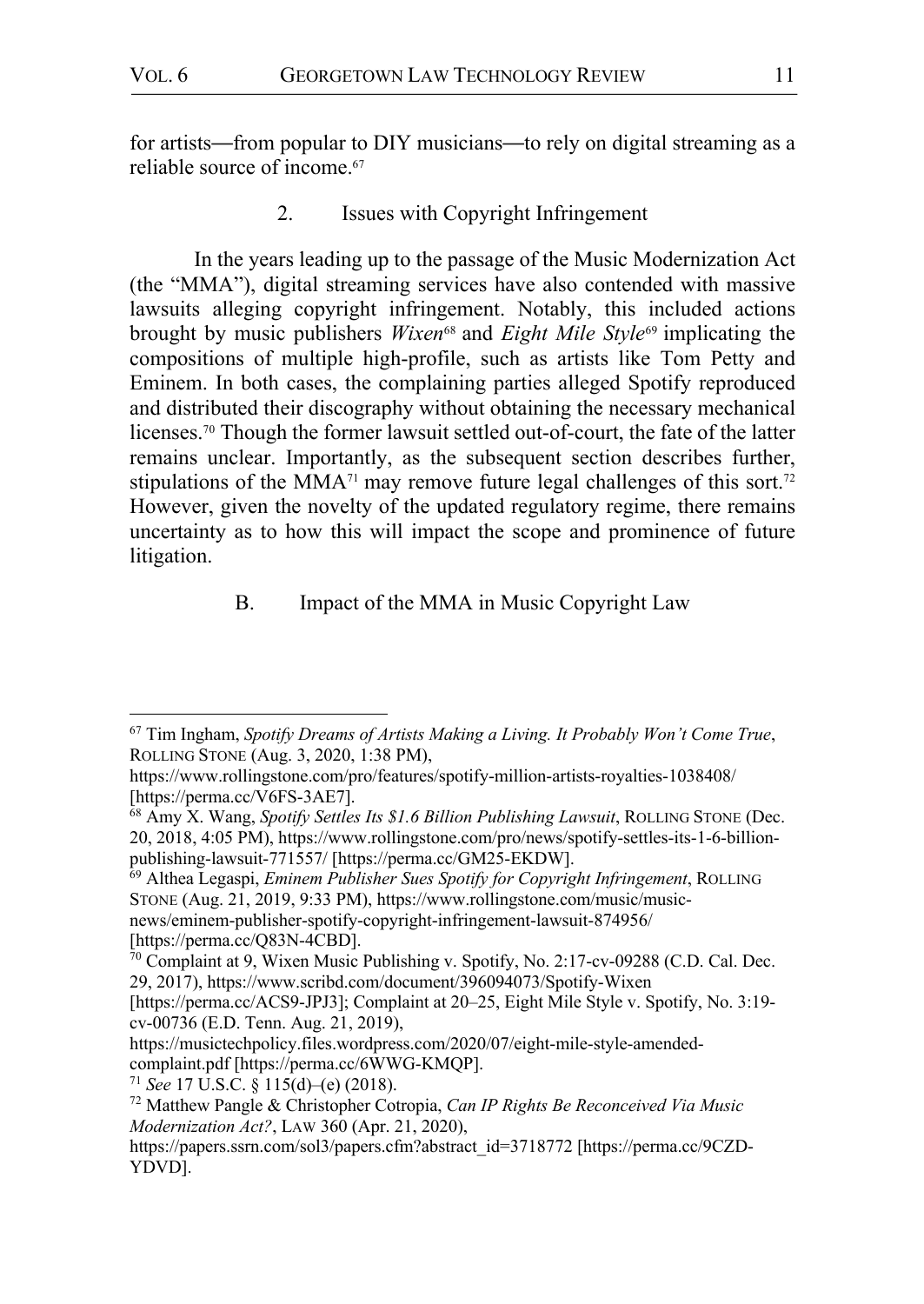Upon passage of the MMA in 2018, Congress formally codified years of discussion on compulsory license reform.73 The MMA transformed the industry's legal framework favorably for digital streaming services and cemented their newfound centrality in the music world. The MMA installed a specific blanket mechanical license for digital streaming services' use of musical compositions. <sup>74</sup> This new license, set to fundamentally change the distribution of a major revenue stream in the music industry, is to be administered by the MLC. Recognizing the dire need for an amendment to the current legal framework provided by the Copyright Act, the installation of the MLC sparked optimism in key industry players and digital streaming services.<sup>75</sup> However, others believed the MLC was just another sign of diluted legal protections for songwriters and music publishers.<sup>76</sup>

To be sure, digital streaming services are arguably the primary beneficiaries of the MLC. From an efficiency standpoint, licensing operations for digital streaming services were decentralized before the MMA; the previous system required services to obtain mechanical licenses for the use of a composition on a per-work, song-by-song regimen.<sup>77</sup> Under the MLC, the centralized system provides blanket statutory licenses for certain uses, including most activities in which a digital streaming service would engage.78 In addition to streamlining licensing practices, the impending threat of liability for *past* copyright infringement, like that alleged above in either *Wixen* or *Eight Mile Style*, is seemingly annulled under the MMA. <sup>79</sup> So, even though

 <sup>73</sup> *See generally Section 115 Compulsory License: Hearing Before the Subcommittee on Courts, the internet, and Intellectual Property of the H. Comm. on the Judiciary*, 108th Cong. 2d Sess. (2004) (statement of Marybeth Peters, Register of Copyrights).

<sup>74</sup> *See* U.S. COPYRIGHT OFFICE, CIRCULAR 73B: MAKING AND DISTRIBUTING DIGITAL PHONORECORDS AND LIMITATIONS ON LIABILITY PRIOR TO THE LICENSE AVAILABILITY DATE (2019), https://www.copyright.gov/circs/circ73b.pdf [https://perma.cc/JL7C-KF3Y] (providing a general overview of the MLC).

<sup>75</sup> *See, e.g.*, U.S. COPYRIGHT OFFICE, COPYRIGHT AND THE MUSIC MARKETPLACE 112 (2015) (describing comments from the Digital Media Alliance and Spotify, professing ardent support for a blanket mechanical license).

<sup>76</sup> *See, e.g.,* David Lowery, *Good Data in Garbage Out: The MLC/HFA Data*, THE TRICHORDIST (Aug. 10, 2020), https://thetrichordist.com/2020/08/10/good-data-in-garbageout-the-mlc-hfa-data-disaster/ [https://perma.cc/HCQ5-ERTY] (description of some of the externalities and costs musicians have to bear following installment of the MLC, including the tedious process of having to re-input necessary data).

<sup>77</sup> *See* U.S. COPYRIGHT OFFICE, COPYRIGHT AND THE MUSIC MARKETPLACE 5, 107 (2015). <sup>78</sup> *See* CIRCULAR 73B, *supra* note 74.

 $79$  17 U.S.C. § 115(d)(10)(A) (2018) (description of the legal immunity digital streaming services enjoyed under the MMA). Indeed, digital streaming services appear to avoid excessive litigation costs by paying into the MLC. *See* Murray Stassen, *Mechanical Licensing Collective Reaches Funding Deal*, MUSIC BUSINESS WORLDWIDE (Nov. 9, 2019), https://www.musicbusinessworldwide.com/mechanical-licensing-collective-reachesfunding-deal-will-receive-33-5m-for-start-up-costs/. *But see* Jillian J. Dahrooge, *The Real*